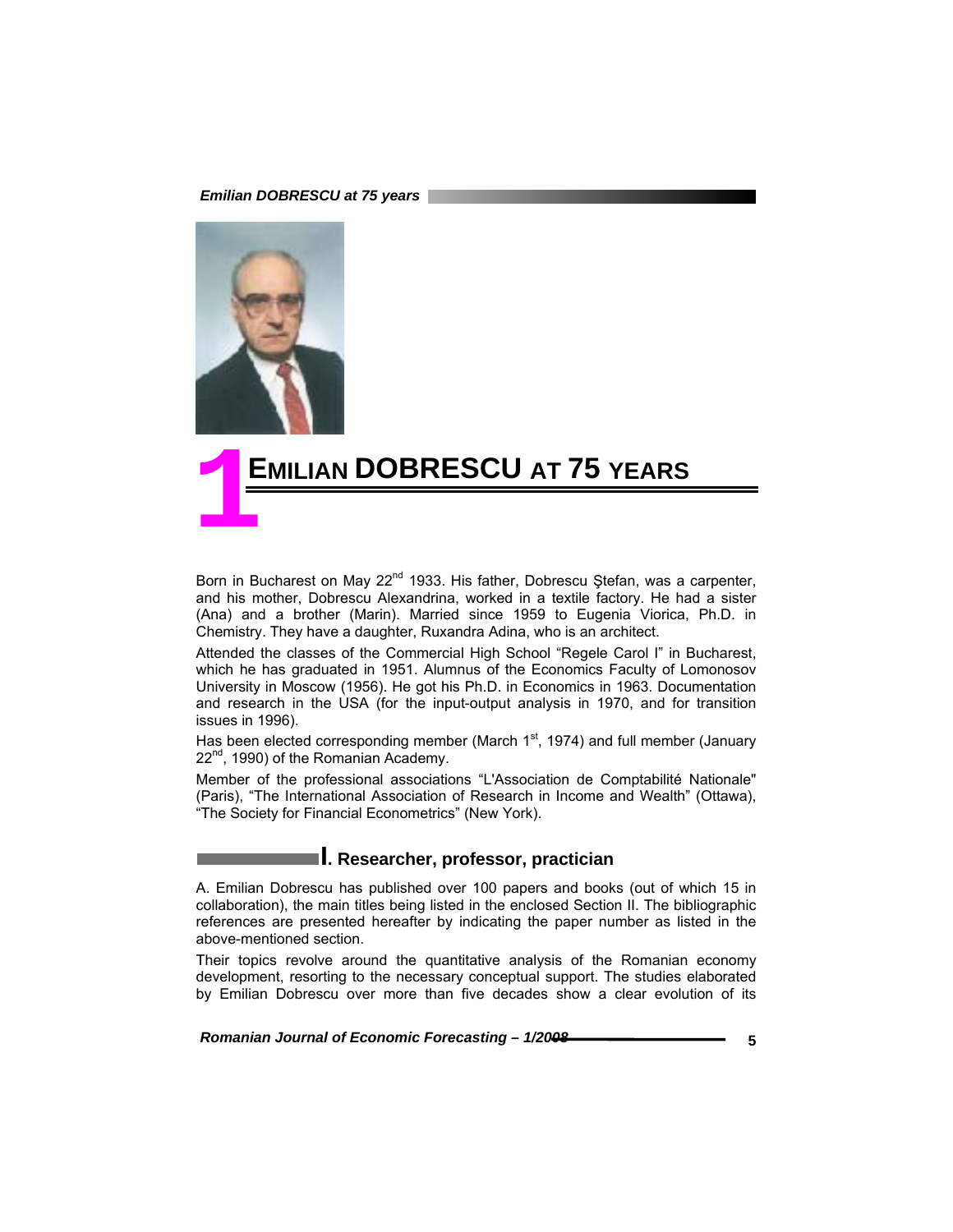doctrinal-epistemological vision, from the militant Marxian normativism towards a descriptive-pragmatic interpretation of the observed facts.

### **1. Some of the frequently approached research directions are the theory and methodological issues of economic measurement.**

1.1. Back in the 60's and the 70's, Emilian Dobrescu advocated the need of matching the statistical system of material production to the structure of national accounts (5, 7, 12), as well as linking Romania to the international comparisons (regarding the purchasing power parity) organized under the aegis of the UNO. He has proposed an integrated classification of macro indicators (including their reciprocal algebraic relationships) designed for an economy like the Romanian one, applicable to statistics as well as to forecasting and planning (12).

1.2. As one of his constant preoccupations, he promoted modern methods of quantitative analysis. Thus, he has calculated the tables of growth rates using the parabolic mean (4). He has coordinated (1968-1973) the elaboration (based on American experience) of the first Romanian input-output tables (8, 12, 15). He is coauthor of a typology of the national economies that employed the matrix multipliers of the international trade (13). He has proposed methods for the direct estimation of indicators for which the official statistical series were missing, such as: the size of the gross domestic product created by the informal sector (30-31, 35, 45), fixed capital indices in constant prices (59, 60), monetary distortion induced over the transition period by arrears and parallel forex market (25, 26, 30, 31, 36, 44), labour elasticity in the production functions (59, 60). He is the one who devised a new method to compute core inflation, based on the relative prices variation (38, 40). He has also proposed to determine the potential output not only in relation to the internal equilibrium expressed by inflation, but also in relation to the external equilibrium, reflected by the net export to GDP ratio (53).

1.3. Economist of his time, Emilian Dobrescu has systematically observed and commented on the performance of the Romanian economy during the second half of the  $20<sup>th</sup>$  century. He identified the following evolution stages: a) the post war recovery and the transition towards socialism, b) the stabilization and relatively quick development of the centrally planned economy, c) its disintegration in the 80's and the establishment of market mechanisms, and d) integration into the European Union (4- 6, 9, 11, 20, 22, 30-31, 41, 47, 49, 50-52, 54-55). By attempting to generalize the traits of the economic and social life functioning in stages a) and c), he defined the concept of institutionally weakly structured economy (22, 24, 28-30, 42).

1.4. In the 1980's, Emilian Dobrescu studied the validity domains and the interdependencies of the main forms of economic measurement: utility, labour content, energy intensiveness, economic value and prices (18). He has reformulated in dynamic terms the famous "transformation problem", illustrating by a simple numerical model the historical transition towards the modern multi-factor prices (19). Following a thorough mathematical and economic analysis, he set the grounds for the thesis according to which – in the context of the centrally planned system – "if correctly set, the multi-factor plan prices reveal themselves as useless, and if not correctly determined, they are damaging to the economy" (18, p.162). "The work which represented a total break-up with the economic <socialist> ideology imposed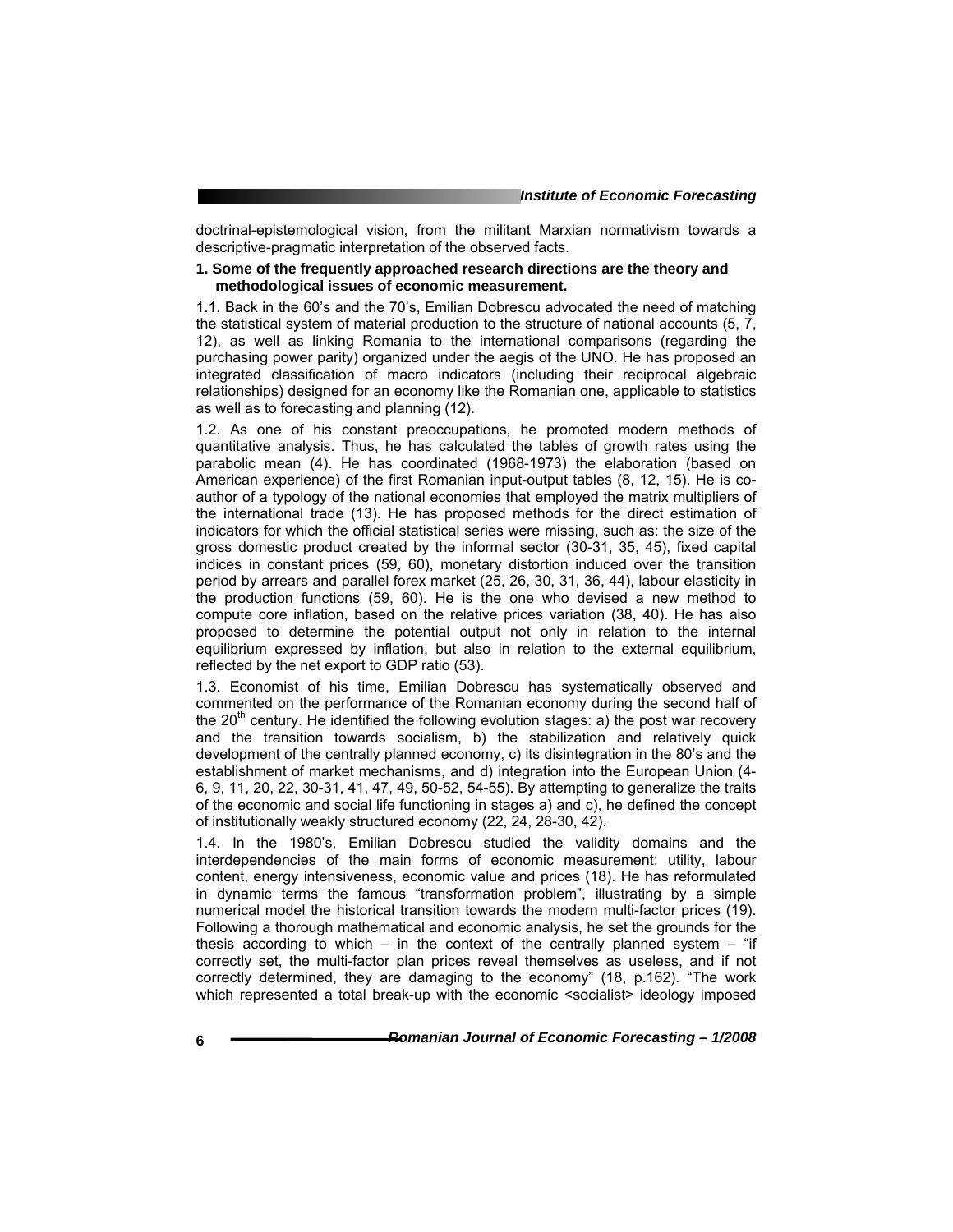upon the economic thinking, in general, and upon that regarding prices, in particular, was the fundamental research of Emilian Dobrescu, "Măsurarea economică" ("Economic Measurement") (1989)" (V. Pilat: "Funcţionarea economiei naţionale", Editura Rosetti Educational, Bucureşti, 2006, p.165).

**2. The bibliographic references included in Section II reveal a significant number of papers dedicated to the main macroeconomic correlations** (2-3, 5, 9- 10, 12, 15, 30, 34, 40, 49, 56). The author has demonstrated that in Romania's case, sustaining a prolonged investment effort was the sine qua non condition for reducing the historical gap as against the developed economies. Nevertheless, his papers warned about the risks involved by any excess in that respect, generated especially by engaging resources of poor quality in the economic circuit, and by disincetives to the labour force (12, 15). Thus the efficiency of accumulation as a function of its rate has been econometrically expressed through a parabola with a maximum (12, pp. 67- 70). In his public statements, he defined the imperative of a strong investment program for Romania as a "high, rationally dimensioned, accumulation rate".

#### **3. Emilian Dobrescu also concerned himself by the cyclicity problem.**

3.1. One of his approaches targets the dynamic equilibrium of the economy (12, 15- 16). It is based on the fact that, irrespective of the dominating macroeconomic production function at a given time, its yield will be influenced by the restrictiveness of certain factors (such as the active population, physical capital, available technologies, access to energy sources and raw materials, etc.). In order to accelerate economic growth such a restrictiveness can be surpassed by inputs from outside the given system (immigration, foreign loans, etc.), over-utilisation of productive capacities, of labour force and natural resources, environment pollution, etc., and all these ways involve future compensating expenditures.

Therefore, both amplifying (the plus induced by the supplementary attracted resources) and limiting (the minus triggered by the later "pay for" the costs induced as such) effects occur, which trigger a certain oscillation of the overall output rate, and even of its level.

Each of the previously mentioned categories manifests itself in several ways, two of which – gradual development and sudden occurrence – being retained as typical. As a function of this behaviour, there can be identified: a) the moderate cycle (both types of effects are achieved gradually), b) the abrupt cycle (both types of effects occur suddenly), and c) the combined cycle (they evolve differently). Because they appear in a development context, they have been considered cycles of the dynamic economic equilibrium.

Using a numerical model based on the time expression of the amplifying and limiting effects as exponential functions, the author admits as preferable the combined cycle, where the amplifying effect is achieved suddenly, and the limiting one gradually. These contributions were positively commented by I. Rachmuth (Revue Roumaine des Sciences Sociales, Serie des Sciences Economiques, Tome 21, No.1, 1977, p. 87), Gh. Mihoc and V. Urseanu (Revista Economica No .7, 1977, p. 25).

*Romanian Journal of Economic Forecasting – 1/2008 7*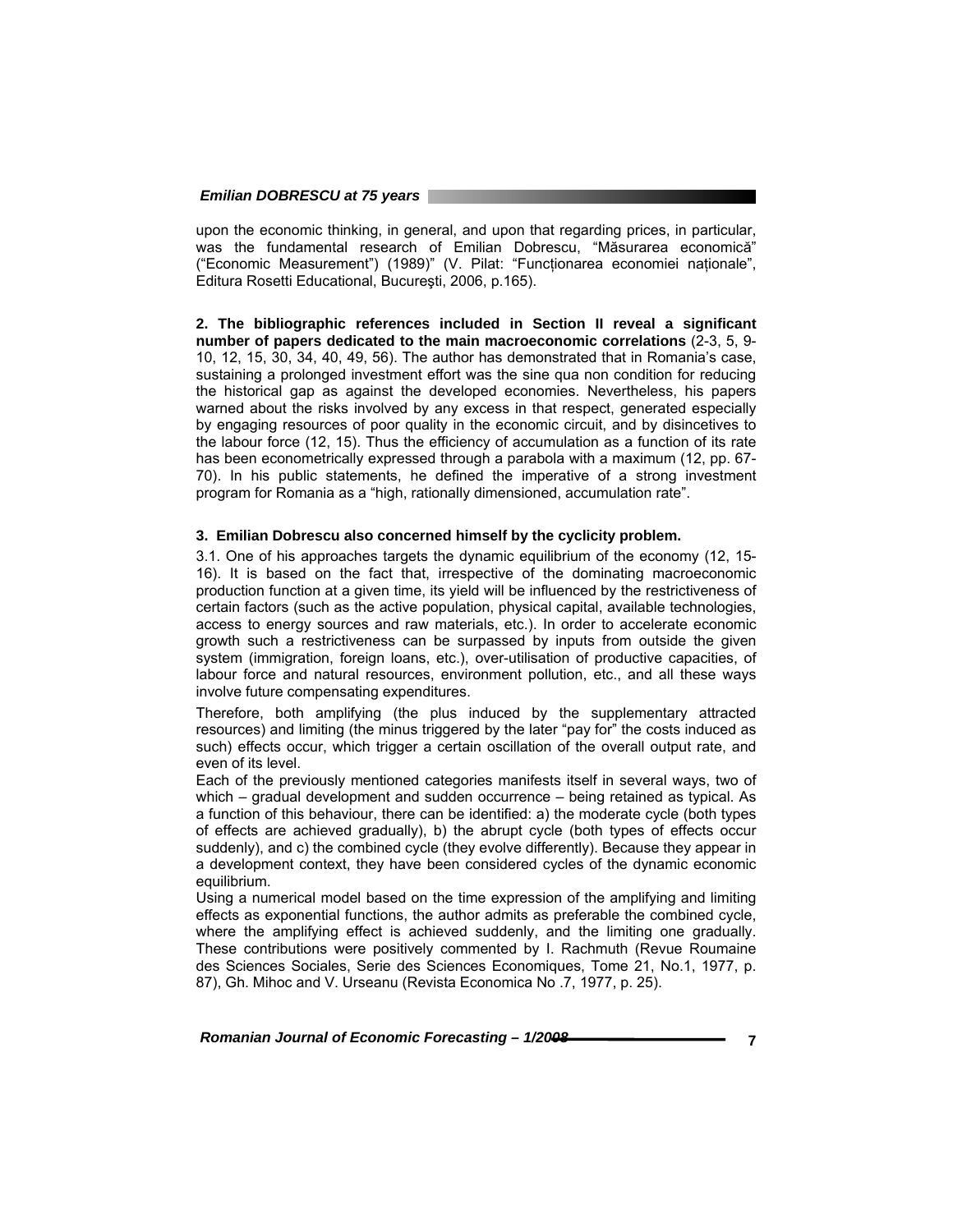#### *Institute of Economic Forecasting*

3.2. The second approach refers to "the long waves" (of Kondratieff type). Based on research in their technological, investment, social and demographic components, three types of such possible macro-cycles have been identified: a) inertial, b) sequentially controlled and c) optimal (17). M. Alter pointed out that "The approach of Prof. Emilian Dobrescu is centred upon the thesis of the objective existence of the economic macro-cycle in all the social systems. Being a complex result of the whole functioning mechanism of the national economy, the economic macro-cycle … might be an impulse for the economic progress, and restrict the economic growth as well" (Revue Roumaine des Sciences Sociales - Serie des Sciences Economiques, Tome 29, No.1, 1985, p. 79).

**4. Emilian Dobrescu is one of the steady promoters of the econometric and modelling techniques**. He has not limited himself to revealing their cognitive and predictive advantages (1, 48-49), but has also devoted the greatest part of his research efforts to developing applications relevant for Romania.

He is the author of the first Romanian econometric models – single-sector and plurisector – published in the early 70's (9-10). They generated an extensive debate at that time (*Probleme Economice*, no. 2-6 and 10, 1972; *Contribuţii la dezbaterea problemelor teoretice ale economiei socialiste*, Editura Politică, 1974, pp.139-201). Suggestions and appreciations have been formulated by M. Altăr, F. Bash, M. Capătă, N. Costake, Em. Florescu, M. Horowitz, A. Iancu, I. Iliescu, V. Pescaru, V. Rausser, I. Saphier, N. Teodorescu, E. Topală. T. Schatteles showed at that time that: "In our country several studies regarding the economic growth, especially of a methodological nature have been published … However, it is for the first time that someone attempts a numerical simulation of the growth process of our economy, and in an exemplary manner. The various known models in the literature to which we resort so often do not always possess the ability of materializing themselves numerically with the help of the existing statistics. The model(s) in the discussed paper is (are) a beautiful technical solution in this respect" (Probleme Economice, No. 6, p.115). These models were updated in 1976 in the form of a dynamic three-sector system (12).

**5. After 1989, Emilian Dobrescu focused on elaborating macromodels suitable to the transition to market economy. Several experimental variants were tested during 1991-1995** (21-24). The debates initiated in that period by institutes of the Romanian Academy, the Bucharest economic faculties, the General Association of the Romanian Economists, and the Romanian Economic Society constituted an exciting environment for these studies.

5.1. The first operational version (30) was finalised after the author's visit at the Hoover Institution, where he had the opportunity to discuss the transition and modelling problems with J. Taylor (Stanford University), I. Adelman (Berkeley University), E. Lazear (Hoover Institution), J. Raisian (Hoover Institution), M. Bernstam (Hoover Institution).

This version, as well as the following ones, took into consideration the peculiarities of transition economies, which can be regarded as, at least in the case of Romania, a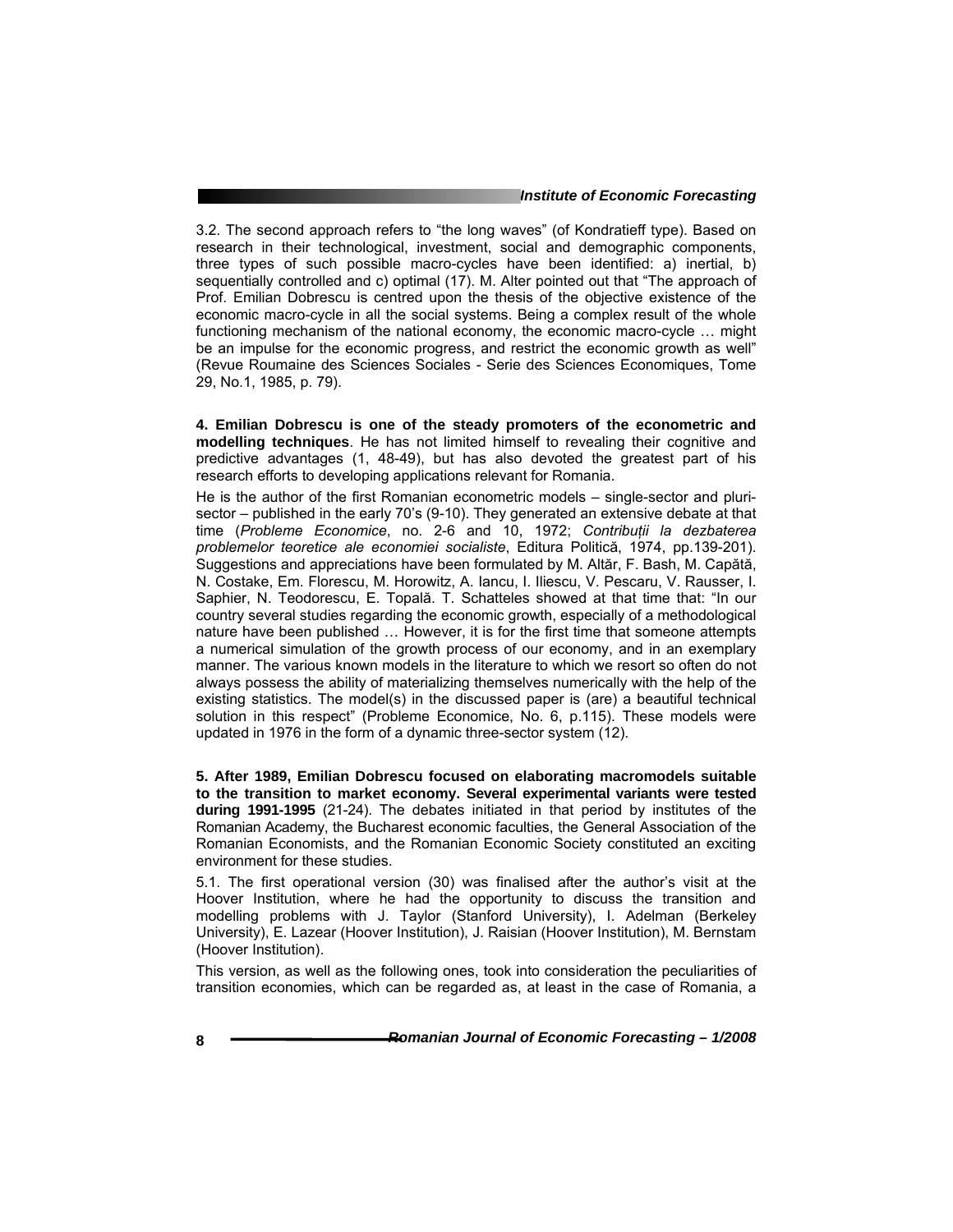weakly structured system (from an institutional point of view). This state is characterised by specific features:

- for a relatively long period, the property rights are not clearly defined;
- the economic life is also marked by a mixture of old and new rules;
- the discretionary intervention of public authorities is substantial and submitted to changing political interests;
- the formal institutions are incomplete and soft, but the informal ones have an important role in the economy and society.

Under such circumstances, the modelling problems are very complex. The theoretical standard assumptions must be correspondingly accommodated. At the same time, econometrics has to be based on unreliable statistical series.

The main relationships of the 1996 operational version of the macromodel referred to: real output, consumption, investment, foreign trade, labour force, labour productivity, exchange rate, price indices, labour income, general consolidated budget, interest rate, and other monetary variables. The real output was estimated separately for the following five sectors: a) industry and constructions; b) agriculture, forestry, hunting and fishing; c) transport, post and communications; d) public services; and e) trade, banking and other services.

5.2. The second operational version of the macromodel (32-33) underwent some changes:

- the introduction of a special block for demographic variables (population, population over 15 years, labour force, retired people);
- the connection of the annual indicators to a monthly block for the evolution of export and exchange rate;
- the aggregation of the previous five sectors into three, namely: a) industry, constructions and agriculture; b) transport, communications, trade, banking and other services; c) public services.

The 1997 version took into account valuable suggestions from W. Charemza (Leicester University), S. Hall (Imperial College and London Business School), and J. W. Velthuijsen (University of Amsterdam).

Beginning with this version, C. Scutaru, C. Ciupagea, P. Fomin and afterwards B. Păuna, I. Ghizdeanu, C. Sâman published systematically predictions using the "Dobrescu macromodel" (Internet Securities ISI Emerging Markets Inc. Boston, US; Romanian Journal of Economic Forecasting, Romanian Academy).

5.3. The third operational version of the macromodel (34, 37) modified the previous one through:

- improved estimation of the expected income of households, firms, and public budget;
- delimitation of the most important consequences of the budget deficits;
- more detailed elaboration of the possible scenarios concerning the future evolution of the Romanian economy, depending on internal macroeconomic (especially structural) policies and international environment.

*Romanian Journal of Economic Forecasting – 1/2008* **<b>***BODING 2008*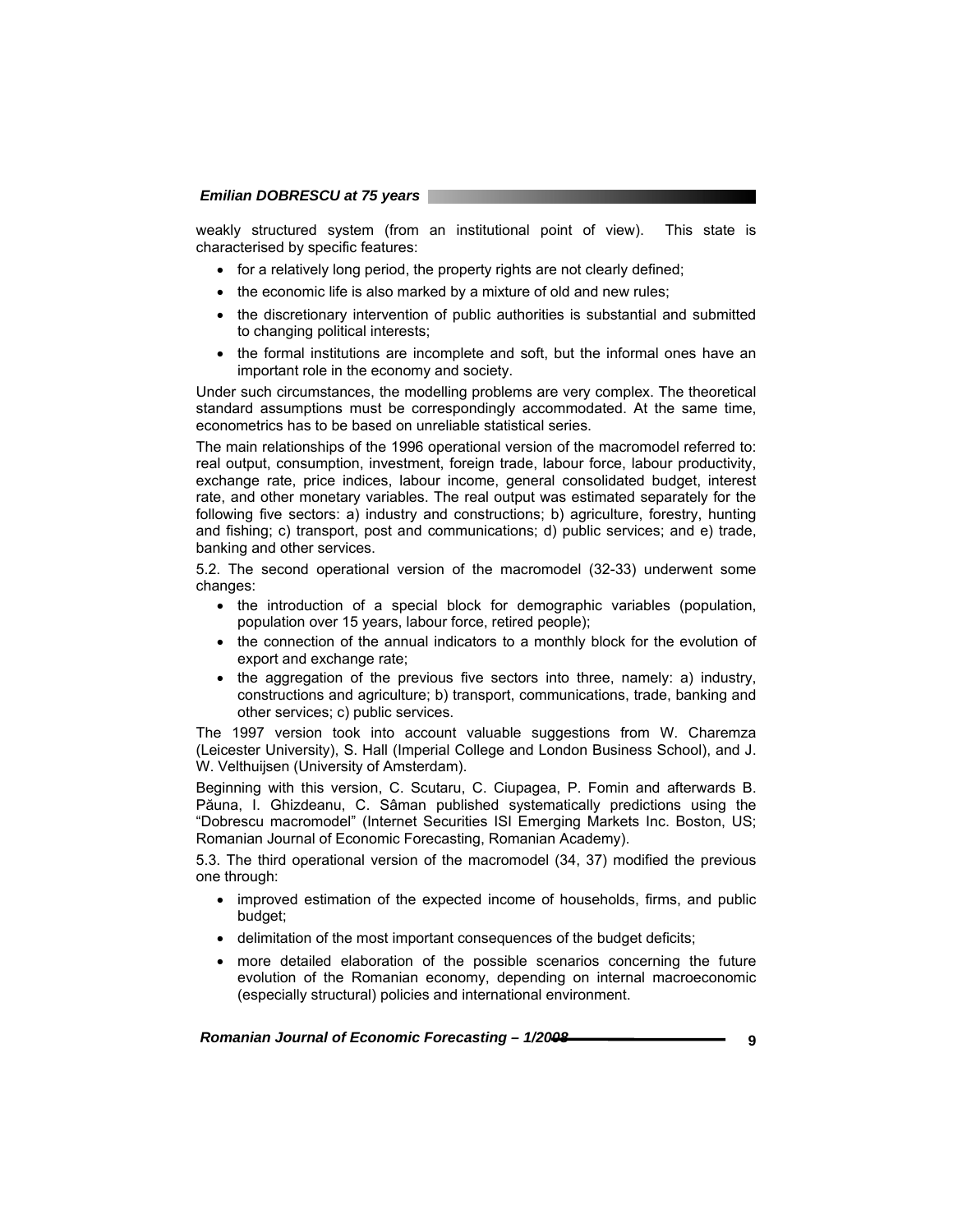The interesting suggestions formulated by J. Bradley (Economic and Social Research Institute of Dublin) have been introduced into the Romanian macromodel.

5.4. The fourth operational version (39) was characterised by the following main changes:

- the determination of the real output for the entire economy, without branch division;
- the estimation of the main components of the domestic aggregate demand (absorption) using econometric relationships;
- the determination of export using exclusively relationships reflecting the market conditions, while the influence of the historical trend was abandoned.
- the use of the bootstrap techniques.

This version was presented at the 1999 Fall Meeting of the International LINK-Project.

5.5. The fifth version of the macromodel (40-41, 49) introduced relationships concerning foreign direct investment, non-reimbursable foreign loans, public debt and total external debt. It was divided into three main blocks:

- output and absorption (aggregate demand);
- production factors and labour income; and
- financial and monetary variables.

This version continued to operate preponderantly with annual indicators. However, in the following cases, both annual and monthly ones were involved: consumer price index, monetary base, exchange rate, export, and import. C. Ciupagea and G. Ţurlea added a block for the foreign trade, disaggregated according to the SITC LINK classification.

The 2000 version has been used in projection of the "Romania's medium term economic strategy" for integration into European Union. The estimations of its subsequent updated forms (during 2001-2004) were included into yearly national "Pre-Accession Economic Programmes" (47, 50-52, 54).

5.6. The series of the 1996, 1998, and 2000 operational variants have been presented in "*Journal of Economic Literature* (An American Economic Association Publication)": Volume 35, no. 2, June 1997, p.843; Volume 37, no. 1, March 1999, p. 246; Volume 39, no. 2, June 2001, p.644. This series of the macromodel was also awarded in 2001 The Prize of the National Bank of Romania. In his speech on that occasion, Mugur Isărescu, Governor of the National Bank of Romania, mentioned: "The prize for *an outstanding study in the economic or finance and banking area* is granted to Academician Emilian Dobrescu. Due to his efforts a remarkable study, "Macromodels of the Romanian Transition Economy", has been published, in three editions, in 1996, 1998 and 2000. The prize was granted especially for the original contributions in the field, and the applicability of the presented model to the Romanian economy; ever since 1998, the Dobrescu macromodel has been used by the NBR to formulate and enforce the monetary policy of Romania" (49, p.94-95).

**6. Over the period 2003-2006, Emilian Dobrescu worked on a new version of the Romanian macromodel** (56, 58-60), which incorporated the experience accumulated

**10** *Romanian Journal of Economic Forecasting – 1/2008*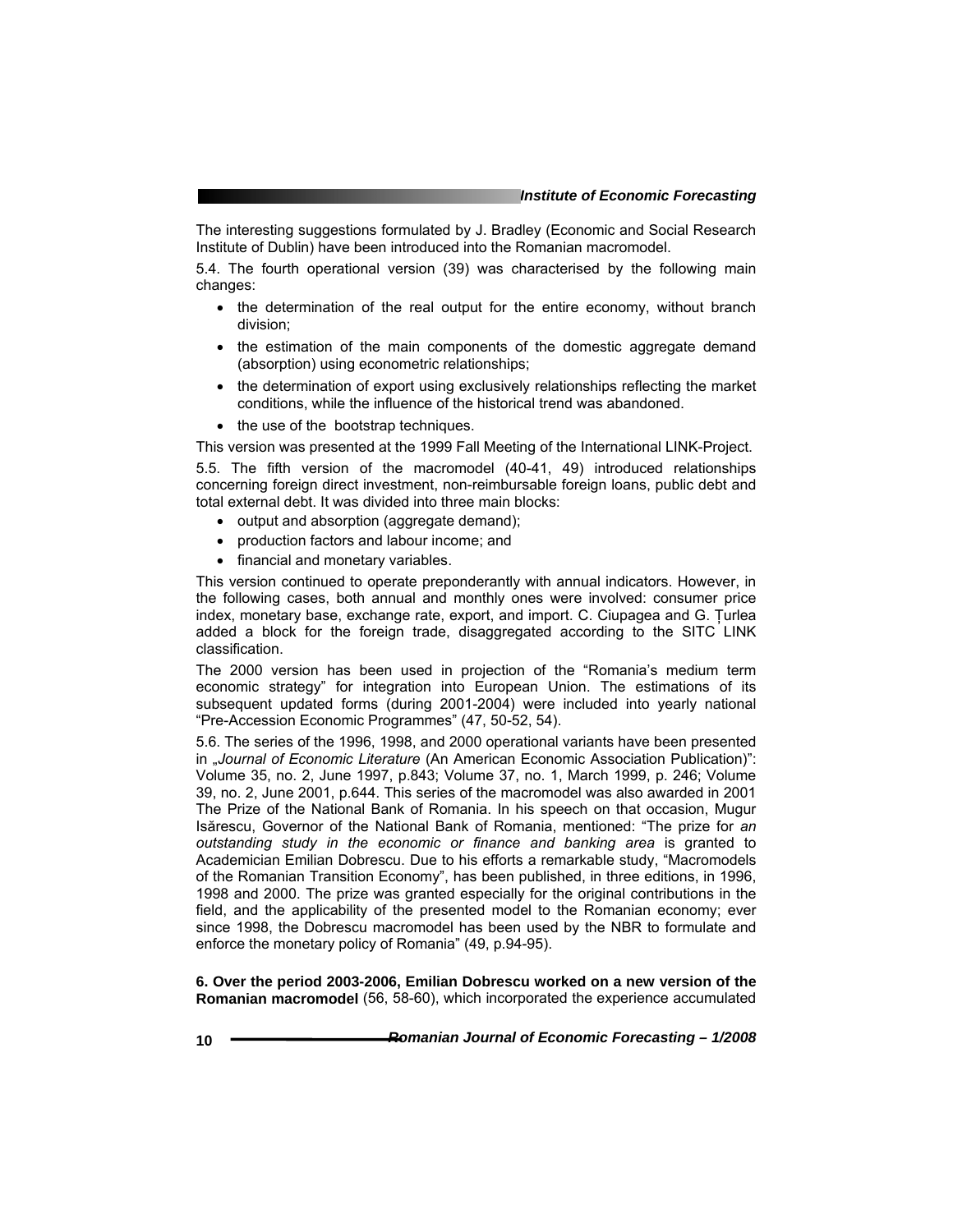#### *Emilian DOBRESCU at 75 years*

through the utilisation of previous forms and, at the same time, introduced some important methodological and informational changes.

6.1. The most significant of them was the reverse to the structural analysis, associated with input-output techniques. Being the first such attempt for the Romanian economy, a reduced number of sectors have been preferred. Consequently, the output and absorption are divided into six sectors, namely: a) agriculture, silviculture, forestry, hunting, and fishing; b) mining and energy; c) manufacturing industry; d) construction; e) transport, post, and communications; f) trade and services. They are computationally interconnected through input-output coefficients, derived from extended tables for 105 branches.

6.2. The model contains annual variables. The nominal indicators are expressed in denominated local currency (RON). Taking into account the great share of the European Union in Romanian's foreign trade, the export, import, and exchange rate series were transformed into euro.

6.3. Due to the relatively advanced stage of the transitional processes in Romania, the behavioural functions were worked up - as much as possible - through standard relationships. Moreover, unlike the previous versions, that used statistical series beginning with 1980, the last one is based exclusively on information regarding the period 1989-2004. As a result, the author has considered more adequate to name the 2005 version as a macromodel of the Romanian market (not transition, as before) economy. On its basis a set of stochastic simulations have been operated (61)

This version is currently used by the National Commission for Prognosis in their own predictive estimations.

B. Emilian Dobrescu has also pursued with the same dedication a long teaching career. He was, in turn, assistant, lecturer, senior lecturer and professor at university cathedras in Bucharest, teaching courses in the field of economic theory, analysis and econometric modelling. He is co-author of several economics textbooks for university and high school education. About 20 graduates got their Ph. D in economics under his guidance.

Since 1990 he has been researcher and member of the Scientific Council of the National Institute for Economic Research, and since 1993 he has been member of the Scientific Council of the Romanian Academy Library.

In June 1990 he founded the Macroeconomic Modelling Seminar at the National Institute for Economic Research of the Romanian Academy (site: www.ipe.ro Seminarul de Modelare Macroeconomica).

C. Advocate for active researches, with finality within the social reality, Emilian Dobrescu has held a range of public positions in the field. Thus, he was member of the Economic Council and President of the Scientific and Methodological Council of the Central Division for Statistics (1969-1973).

He was the first vice-president (1972-1978) and president (1981-1982) of the State Planning Committee, position from which he resigned due to the rejection of the proposals for the restructuring of the Romanian economy he had formulated on behalf of himself (excerpts from his memo at that time have been published by C. Ionete in

 *Romanian Journal of Economic Forecasting – 1/2008* **11**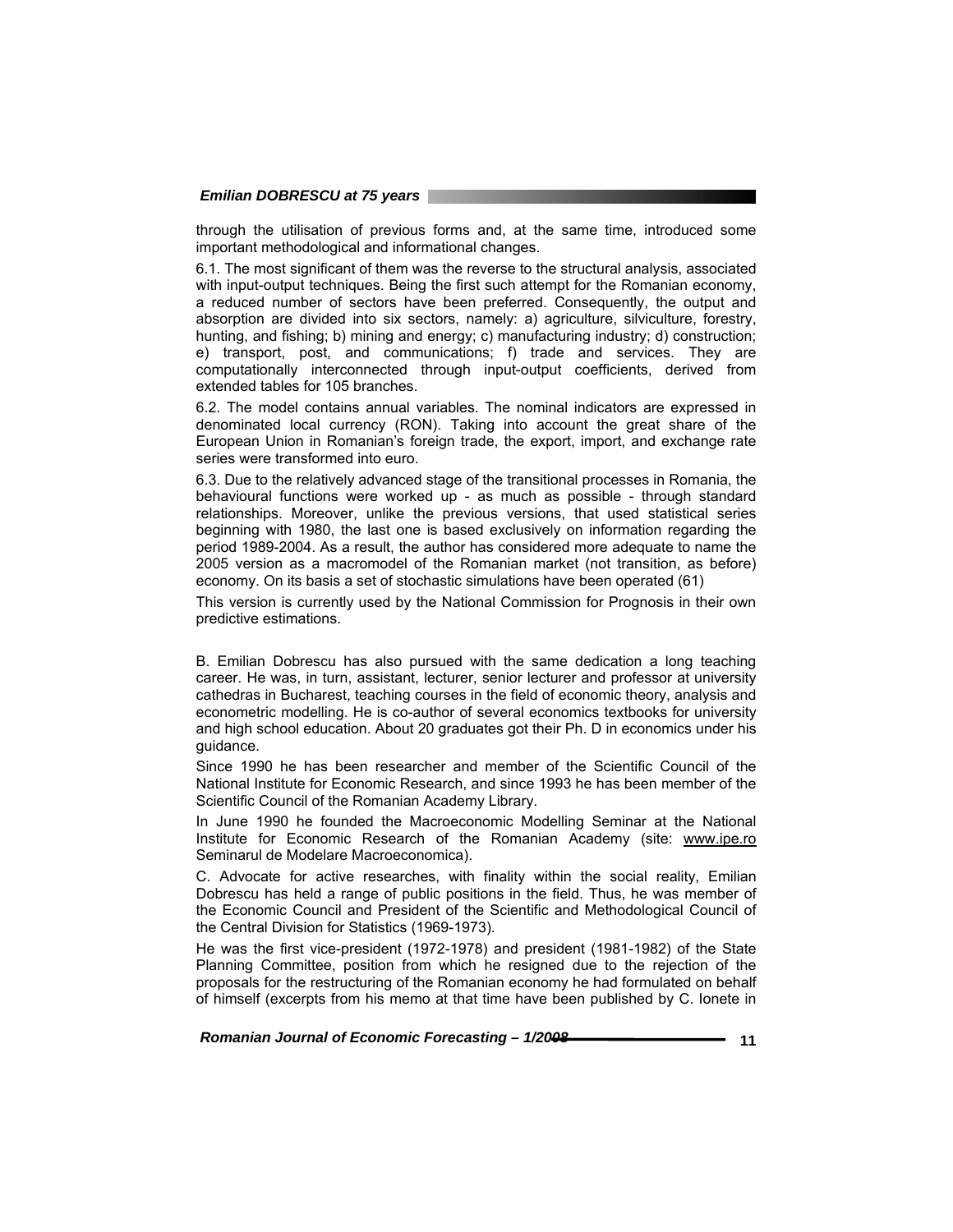his book *Criza de sistem a economiei de comandă şi etapa sa explozivă*, Editura Expert 1993, pp. 207-209).

Between 1983 and 1988 he was vice-president of the National Council for Science and Technology. In this position, he was member of the Central Council for standardization, (1984-1986).

At the National Institute for Economic Research, he has participated in studies for grounding possible strategies of switching Romania to the modern market mechanisms. Over the periods 1993-1995 and 1998-2002 he was member of the Consulting Economic Group of the Romanian Presidency. In 1997 he becomes member of the Council for Science and Technology of the Ministry of Research and Development. Since 1998, he has been member of the National Council for Coordination of the Statistics Activity in Romania.

### **II. Representative papers and books**

- 1. "About Utilisation of Mathematics in Economic Research", *Probleme Economice,* No. 8 1961, pp. 98-115 (Romanian).
- 2. "The Correlation between Technical Progress and Growth of the Social Labour Productivity", *Probleme Economice,* No. 6 1963, pp. 3-18 (Romanian).
- 3. "Some Aspects of the Correlation between the Labour Productivity Growth and Increase of Standard of Living", *Probleme Economice*, no. 8 1963, pp. 3-11 (Romanian).
- 4. *Social Labour Productivity*, Editura Politică, 1964, 280 pages. (Romanian).
- 5. *The Rate of Economic Growth*, Editura Politica, 1968, 400 pages. (Romanian). This book has been awarded in 1989 the "P.S. Aurelian Prize" of the Romanian Academy.
- 6. *The Structure of Romanian Economy*, Meridiane Publishing House, 1968, 103 pages. (English, German, Russian, French).
- 7. "Concerning the Social Labour Sector which Creates National Income", *Probleme Economice*, No. 3 1970, pp. 68-72 (Romanian).
- 8. "The Inter branches Balance an Instrument of Structural Analysis of Economy", *Economic Computation and Economic Cybernetics Studies and Research*, No.4 1970, pp.27-51 (English).
- 9. *The Correlation Between Accumulation and Consumption*, Editura Politica, 1971, 214 pages. (Romanian).
- 10. "Models of the Correlation between Accumulation and Consumption for the Forecast of the Development of Romanian Economy", *Revue Roumaine des Sciences Sociales*, Tome 16, No.1 1972, pp.93-109 (Russian).
- 11. *The Structure of Romanian Economy* (with I. Blaga), Meridiane Publishing House, 1973, 216 pages. (English, Russian, French).
- 12. *The Optimum of the Socialist Economy*, Editura Politica, 1976, 483 pages. (Romanian).
- 13. *Tipology of the National Economies* (with C. Burtică coord., Gh. Dolgu, C. Murgescu, T. Postolache, C. Moisuc, I. Dumitru, Şt. Pătruţ, I. Şerbănescu, A. Baciu), Editura Politica, 1977, 296 pages. (Romanian).

**12** *Romanian Journal of Economic Forecasting – 1/2008*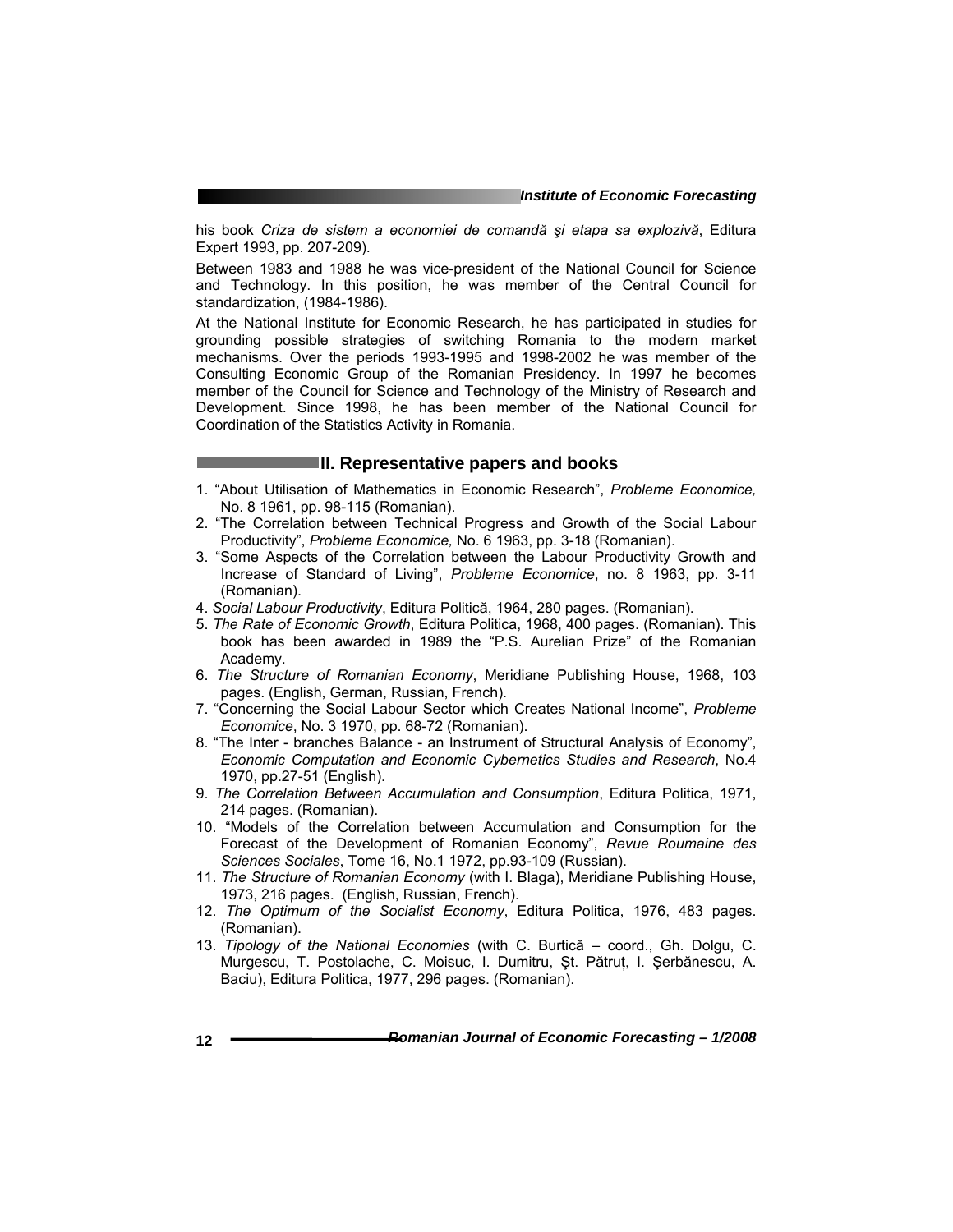- 14. "The Revolution in Science and Technology and Some Problems of Macroeconomic Modelling", in Vol. *The Revolution in Science and Technology and Contemporary Social Development*, pp.103-112, Romanian Academy Publishing House, 1979 (English).
- 15. *The Optimum of the Socialist Economy*, Romanian Academy Publishing House, 1979, 304 pages. (English).
- 16. *Economic Growth Compensation Elements: On Cycles in Socialism*, International Center of Methodology for Future and Development Studies, Bucharest University Press, 1980, 40 pages. (English).
- 17. "The Optimum Economic Macrocycle", *Revue Roumaine des Sciences Sociales*, Tome 27, No.2 1983, pp.105-130 (English).
- 18. "Economic Measurement", in *Tratat de Economie Contemporana*, Vol. 2, Cartea II (coord. T. Postolache), pp. 29–198, Editura Politica, 1989 (Romanian).
- 19. "Again about < the Transformation Problem >", *Romanian Economic Review*, Tome 33, No.2 1989, pp.205-232 (English).
- 20. *Economic Notes* (with T. Postolache), Romanian Academy Publishing House, 1990, 119 pages. (Romanian).
- 21. "Macroeconomic Modelling and Transition to Free Market Economy", *Romanian Economic Review,* Tome 35, No.1-2 1991, pp.15-20 (English).
- 22. "The Transition and Economic Behaviour", *Romanian Economic Review*, Tome 36, No.1 1992, pp.3-16 (English).
- 23. "The Scheme of an Experimental Macromodel", *Romanian Economic Review*, Tome 36, No.2 1992, pp.117-126 (French).
- 24. "The Transition and the Macroeconomic Modelling", Cinquieme Colloque de Comptabilité Nationale, Association de Comptabilité Nationale, Paris-France, 12- 14 December 1993, *Romanian Economic Review*, Tome 37 , No.2 1993, pp.157- 165 (French).
- 25. "The LM Function in a Transition Economy", SOREC-IRLI, *Oeconomica*, No. 5 1993, pp. 21-22 (English).
- 26. "Money Velocity in a Transition Economy: The Case of Romania", *Romanian Economic Review*, Tome 38, No.2 1994, pp.111-120 (English).
- 27. Econometric Tests of some Monetary Hypotheses, SOREC Seminar Bucharest, February 25-26 1994, 5 pp., (English).
- 28. "Unstable Processes and Macroeconomic Modelling" *Romanian Economic Review*, Tome 41, No.1 1996, pp.17-34 (English).
- 29. "Transition Economy a Weakly Structured System" *Romanian Economic Review*, Tome 41, No.2 1996, pp.111-120 (English).
- 30. *Macromodels of the Romanian Transition Economy*, Expert Publishing House. 1996, 160 pages. (English).
- 31. "The Dichotomy Real-Nominal in the Romanian Transition Economy", *Microeconomia Aplicată*, no.1 1997, *Supplement*, 48 pages. (Romanian).
- 32. "Macromodel of the Romanian Transition Economy 1997 Version", *Microeconomia Aplicată*, No. 4 1997, *Supplement*, 88 pp. (Romanian) and *Romanian Economic Review*, Tome 42, No.2 1997, pp.137-198 (English).

*Romanian Journal of Economic Forecasting – 1/2008* **<b>13 13 13**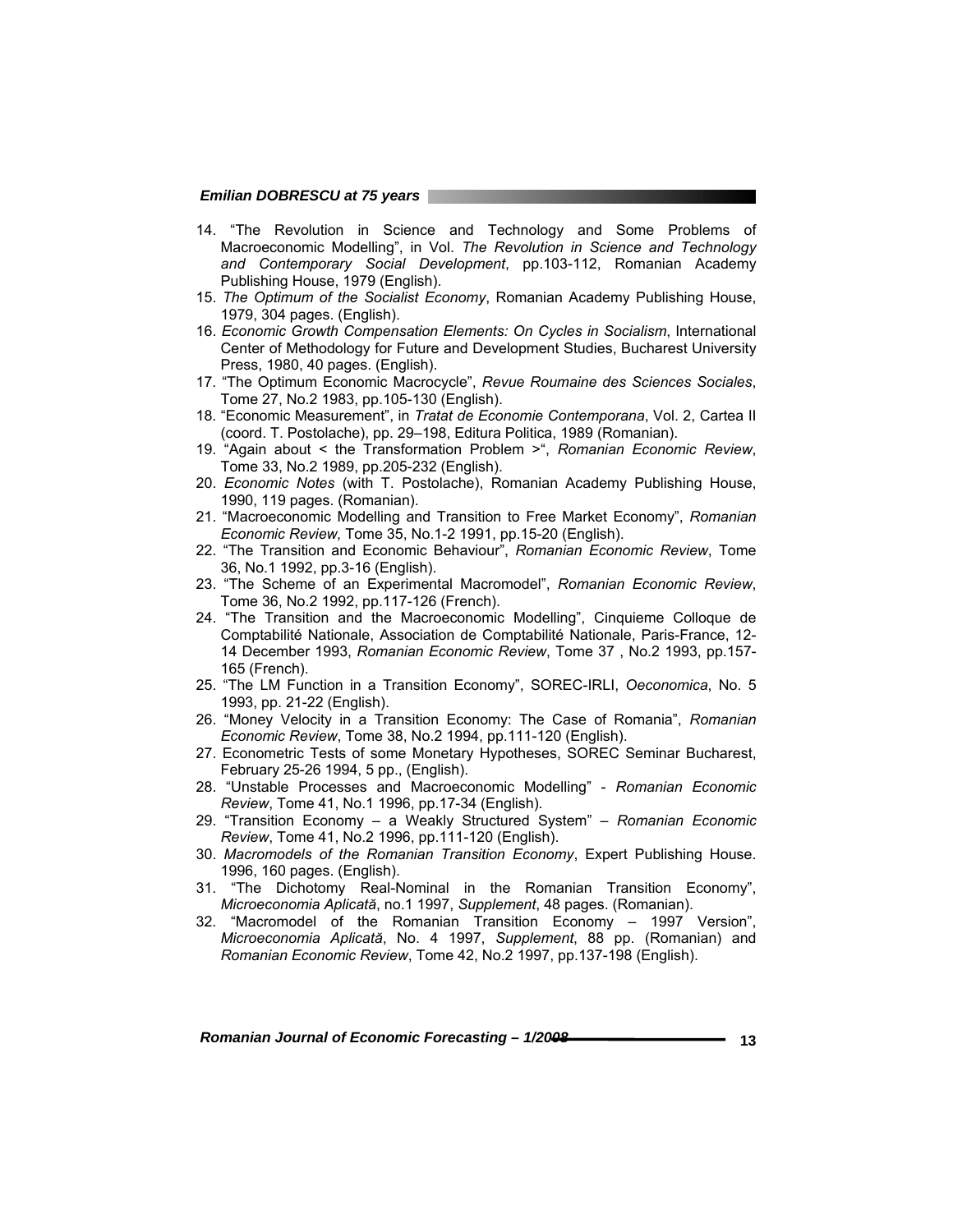- 33. *Macromodel of the Romanian Transition Economy Econometric Functions of the 1997 Version*, National Institute for Economic Research, CIDE 1997, 25 pages. (Romanian).
- 34. *Macromodels of the Romanian Transition Economy*, Expert Publishing House, 1998, 275 pages. (English).
- 35. "An Attempt to estimate the Non-accounted Economy (the Romanian Case)", Septieme Colloque de Comptabilite Nationale, Association de Comptabilité Nationale, Paris-France, 28-30 January 1998; *Romanian Economic Review*, Tome 43, No.1 1998, pp.15-26 (French).
- 36. "Monetary Distortion in a Transition Economy (The case of Romania)", The  $25<sup>th</sup>$ General Conference of The International Association for Research in Income and Wealth, Cambridge-England, August 23–29, 1998, 23 pages. (English).
- 37. "Macromodel of the Romanian Economy in Transition", The  $25<sup>th</sup>$  International Conference "Macromodels '98" and the 3rd Conference of The International Association AMFET, December 3-5, 1998, Jurata-Poland, Vol. 1 1999, pp.131-152 (English).
- 38. "Core Inflation in a Transition Economy (The Romanian Case)", Proceedings of the Measurement of Inflation Conference, Cardiff University, August 31– September 1 1999, Editors:M.Silver and D.Fenwick, 1999, pp. 206-223 (English).
- 39. "Macromodel of the Romanian Transition Economy 1999 Version", Project LINK Fall Meeting, November 1-5, 1999, Athens-Greece, 52 pages.(English).
- 40. *Macromodels of the Romanian Transition Economy*, Expert Publishing House. 2000, 224 pages. (English).
- 41. "Medium-run Scenarios of the Romanian Economy", *Romanian Journal of Economic Forecasting*, No.1-2 2000, pp. 8-28 (English).
- 42. "Romanian Transition Economy as a Weakly Structured System", in E.Zamfir, I. Badescu, C. Zamfir (coord.) – *Starea societăţii româneşti după 10 ani de tranziţie*, Expert Publishing House, 2000, pp. 54-80 (English).
- 43. "Macromodel of the Romanian Transition Economy 2000 Version", *Romanian Economic Review,* Tome 45, No. 1, Jan.- June 2001, pp. 3-20 (English).
- 44. "The Financial Blockage of the Romanian Economy" (with C. Mereuţă), *Romanian Journal of Economic Forecasting*, First Part no. 3-4 2000, pp.11-28; Second Part No.1-2 2001, pp.64-69 (English).
- 45. "Some Estimations Concerning the Informal Economy in Romania", *Romanian Journal of Economic Forecasting*, No.1-2 2001, pp.7-15 (English).
- 46. "Core Inflation in a Transition Economy", Proceedings of the Romanian Academy, Series C: Humanities and Social Sciences, No.1 2001, pp.27-35 (English).
- 47. "Macromodel Estimations for the Romanian <Pre-Accession Economic Programme>", *Romanian Journal of Economic Forecasting*, *Supplement* 1 2002, pp.5-38 (English).
- 48. "Introduction into Macroeconomic Modelling Foundations", *Romanian Journal of Economic Forecasting, Supplement* 1 2002, pp.39-88 (English).
- 49. *Transition in Romania Econometric Approaches*, Editura Economica, 2002, 526 pages. (Romanian).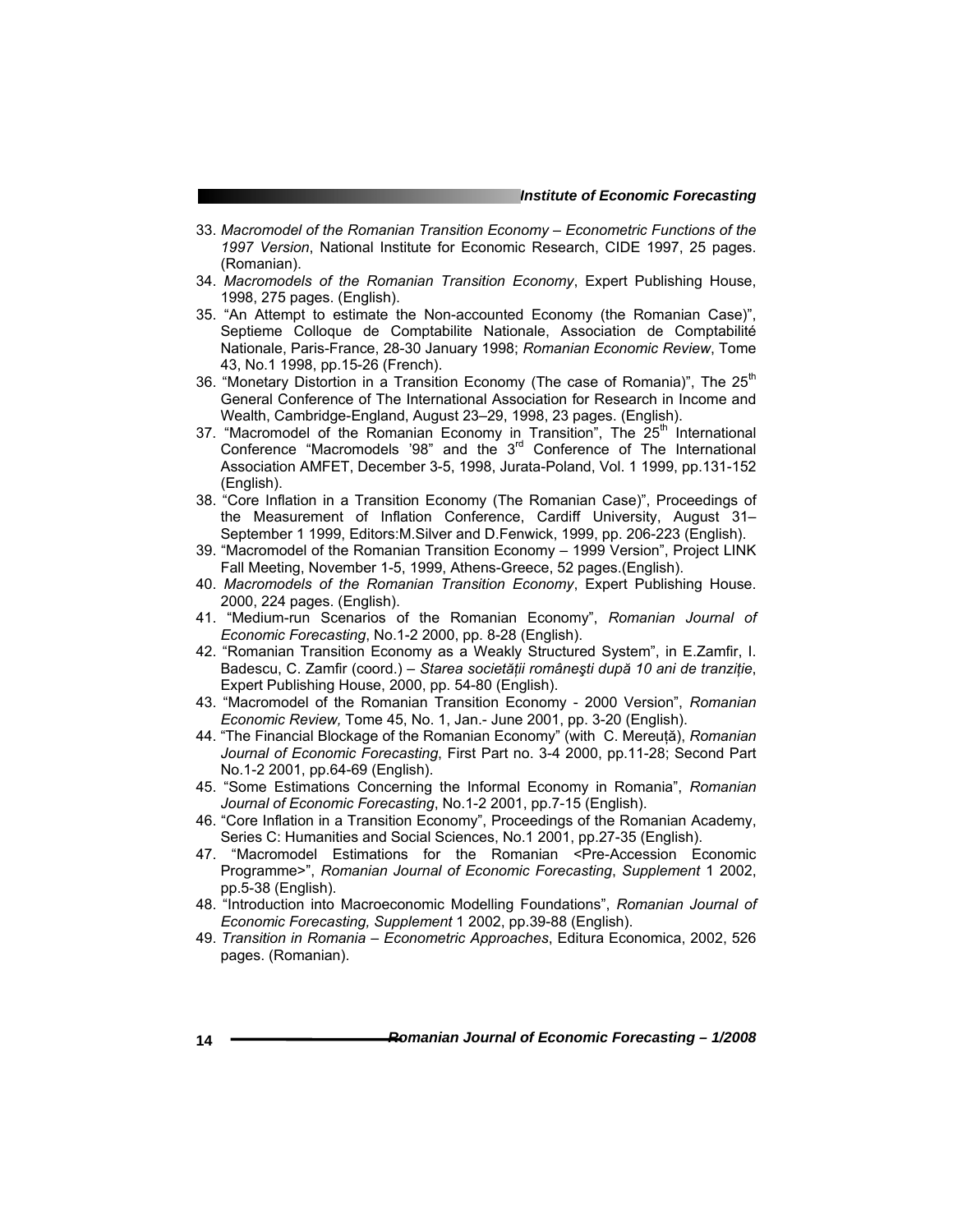- 50. "Macromodel Estimations for the Romanian <Pre-Accession Economic Programme> (The 2003 Version)", *Romanian Journal of Economic Forecasting*, No. 4 2003, pp.23-49 (English).
- 51. "Macromodel Estimations for the Romanian Economy", IRIS Regional Partnership Project Conference, St. Petersburg, 7-9 June 2003, 25 pp. (English).
- 52. "Possible Evolutions of the Romanian Economy (Macromodel Estimations)", *Romanian Journal of Economic Forecasting*, Supplement 2003, pp.32-64 (English).
- 53. "Double Conditioned Potential Output", English, Paper Prepared for the 28th General Conference of The International Association for Research in Income and Wealth Cork, Ireland, August 22–28, 2004, *Romanian Journal of Economic Forecasting*, No.1 2006, pp. 32-50 (English).
- 54. "Macromodel Estimations for the Updated 2004 Version of the Romanian Pre-Accession Economic Programme", PHARE programme RO2003/005-551.02.03, *Romanian Journal of Economic Forecasting,* No. 1 2005, pp.5-29 (English).
- 55. *Durable Development of Romania* (coord. with L.L. Albu), Expert Publishing House, 2005, 271-294 pp. (Romanian).
- 56. "Macromodel of the Romanian Market Economy (Version 2005)", PHARE programme RO2003/005-551.02.03, Romanian Center for Economic Policies; *http://www.cnp.ro/pdf., Site NCP*, 66 pages. (English).
- 57. "An Adaptive Retraining Method for the Exchange Rate Forecasting" (with I. Năstac and E. Pelinescu), *Romanian Journal of Economic Forecasting*, No. 1 2006, pp. 5-23 (English).
- 58. "Integration of Macroeconomic Behavioural Relationships and the Input-Output Block (Romanian Modelling Experience)", Paper presented at the International Conference on Policy Modelling (Ecomod 2006), Hong Kong, June 28-30, http://www.ecomod.org/files/papers/1564.pdf. 2006, 43 pages. (English).
- 59. *Macromodels of the Romanian Market Economy*, Editura Economică, 2006, 326 pp. (English)
- 60. "Modelling the Romanian Economy: Some Data Problems", *Romanian Journal of Economic Forecasting*, No. 1 2007, pp. 7-25 (English).
- 61. "Stochastic Simulations on the Romanian Macroeconomic Model" (with B. Păuna), Paper presented at the Thirty-Fourth International Conference Macromodels'2007 and Modelling Economies in Transition, Warsaw-Poland, 5-8 December, http://www.econometrics.uni.lodz.pl/macromodels/macromodels.html., 2007, 80 pages.(English).
- 62. "Adaptive Forecasting Method for Non-stationary Time Series" (with I. Năstac and E. Pelinescu), The 27th Annual International Symposium on Forecasting (ISF), New York, June 24-27 2007, 30 pages. (English).

**\*\*\*** 

Emilian Dobrescu is also a specialist in chess composition. He is co-author (with V. Nestorescu) of the monographs *Compoziţia şahistă în România* (Editura Stadion 1973, 312 pages.) and *Studii de şah* (Editura Sport-Turism 1984, 199 pages.). He has approached the chess study as a possible application of the principles of the Pareto optimality (*Chess Study as a Multi-Criteria System*, EG No.123, Vol. VIII, London

Romanian Journal of Economic Forecasting –  $1/2008$  **15** 15